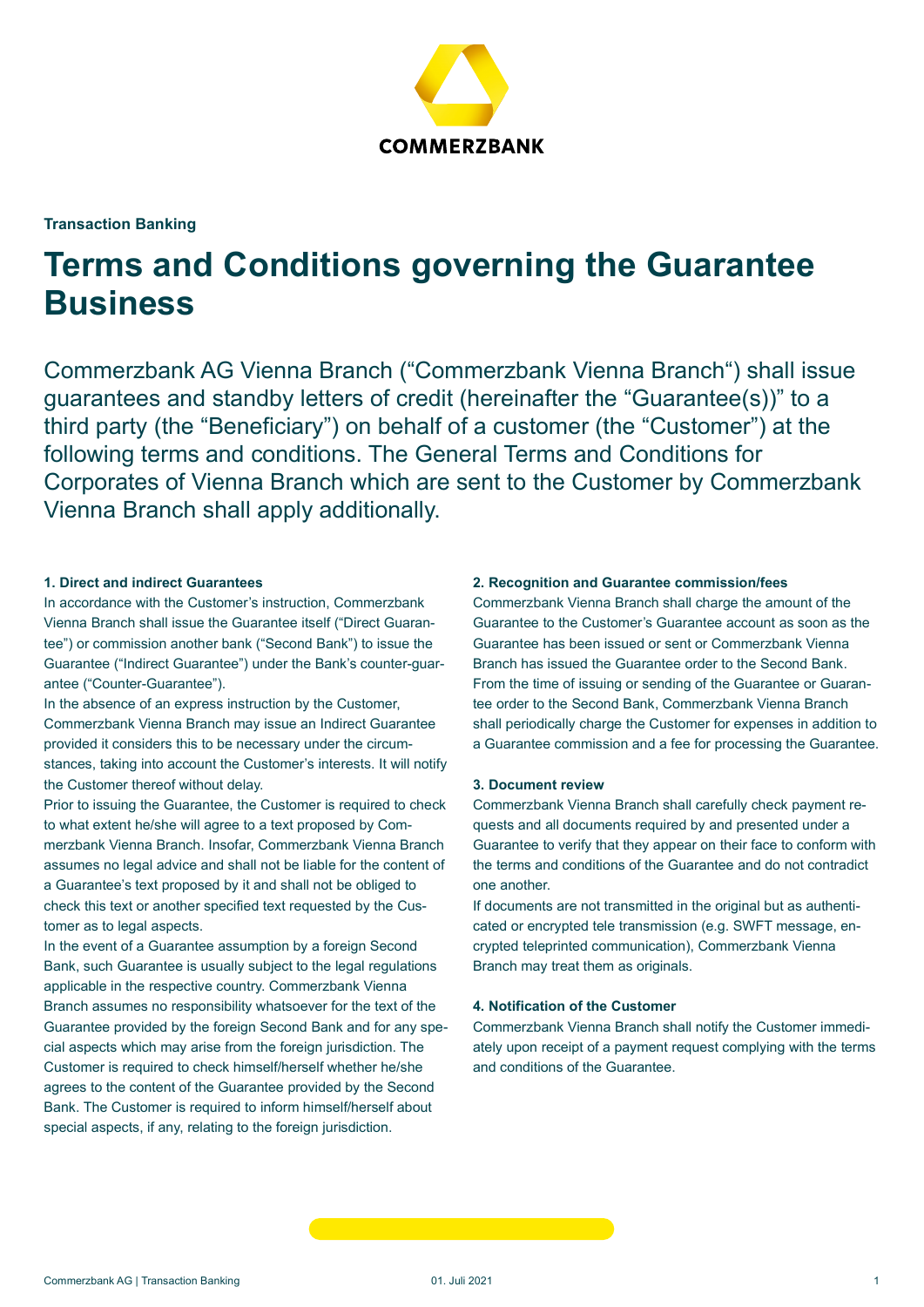## 5. Payment under the Guarantee

Commerzbank Vienna Branch shall be obliged to make payment if it has received a payment request from the Beneficiary/Second Bank complying with the terms and conditions prior to the expiry of its Guarantee.

Commerzbank Vienna Branch may make a payment on a Guarantee even after derecognition thereof provided a payment obligation still exists under the Guarantee or if a decision for payment is enforceable in the country in which it was rendered.

## Risk notice for demand Guarantees

In the case of a demand Guarantee, Commerzbank Vienna Branch must make payment as soon as the Beneficiary requests that Commerzbank Vienna Branch pay in accordance with the terms and conditions of the Guarantee. Commerzbank Vienna Branch may only reject the payment request if an objection can be lodged claiming an abuse of rights and such objection can be effectively proven, i.e. supported by documentation. After receipt of the notice according to Z 4 on the utilization, the Customer shall have the opportunity to express its objections and present corresponding documents immediately and in good time in advance to allow Commerzbank Vienna Branch to perform a check prior to the expiry of the payment period (usually 3 banking days prior to the expiry of the payment period). Commerzbank Vienna Branch will therefore charge the Customer's account even if it considers the Beneficiary's request for payment unlawful, but an abuse of rights could not be proven in the event of a utilization. Any repayment claims must be enforced after payment by Commerzbank Vienna Branch by the Customer towards the Beneficiary. The Customer therefore bears the risk that the Beneficiary may later not be willing to reimburse the received amount or may no longer be able to do so due to insolvency.

#### 6. Derecognition and Guarantee commission

Commerzbank Vienna Branch shall derecognize Direct Guarantees that are not expressly subject to foreign law after expiry and suspend the calculation of the Guarantee commission provided these Guarantees clearly expire on a specific calendar date according to their wording or on provision of documents intended to designate their expiry if Commerzbank Vienna Branch has not received a payment request by that time. For all other Direct and Indirect Guarantees and standby letters of credit that can be utilized at or have been confirmed by a Second Bank, Commerzbank Vienna Branch shall only derecognize the Guarantee and suspend the calculation of the Guarantee commission if the original Guarantee deed has been returned to it for discharge or it has been released from liability by the Beneficiary/Second Bank in writing unconditionally.

The Bank's liability under the Counter-Guarantee towards the Second Bank will usually exceed the validity period of the Guarantee provided by the Second Bank by 15 calendar days. The Customer shall be responsible for satisfying the requirements for derecognition of the Guarantee.

### 7. Reduction

In the event of reductions of a Direct Guarantee, Commerzbank Vienna Branch shall make the corresponding partial derecognition and take this into account when calculating the commission provided the terms and conditions of the Guarantee's reduction clause have been clearly met or Commerzbank Vienna Branch has received an unconditional written partial release from the Beneficiary. This provision shall apply to Indirect Guarantees if Commerzbank Vienna Branch has received such a partial release from the Second Bank. In the event of a partial utilization, the amount of the Guarantee shall be reduced by the amount paid by Commerzbank Vienna Branch.

# 8. Claim for reimbursement of expenses of Commerzbank Vienna Branch

The Customer shall be obliged to reimburse Commerzbank Vienna Branch for all necessary expenses incurred in connection with the execution of the Guarantee order, including judicial or extra-judicial prosecution or legal defense proceedings in Austria and abroad. Without prejudice to the Bank's right of recourse pursuant to §1358 ABGB (Austrian Civil Code), the Customer acknowledges all payments of Commerzbank Vienna Branch from and/or in connection with the Guarantee as necessary and useful expenses (§1014 ABGB). This shall also apply to any fees and taxes incurred by Commerzbank Vienna Branch on account of the conclusion of or compliance with this agreement if Commerzbank Vienna Branch provides documentary evidence of the payment thereof to the Customer. This duty of reimbursement also covers expenses incurred after derecognition of a Guarantee, especially insofar as a payment obligation still exists under the Guarantee or if a decision for payment is enforceable in the country in which it was rendered.

#### 9. Termination of the contractual Guarantee relationship

If the credit or agency agreement on which the Guarantee agreement with Commerzbank Vienna Branch is based ends and if the Customer fails to meet his/her obligation to release Commerzbank Vienna Branch from any existing guarantee risks within a reasonable period set by Commerzbank Vienna Branch, the Customer shall be obligated to pay to Commerzbank Vienna Branch a cash amount equal to these Guarantee risks in order to secure the claim for reimbursement of expenses of Commerzbank Vienna Branch.